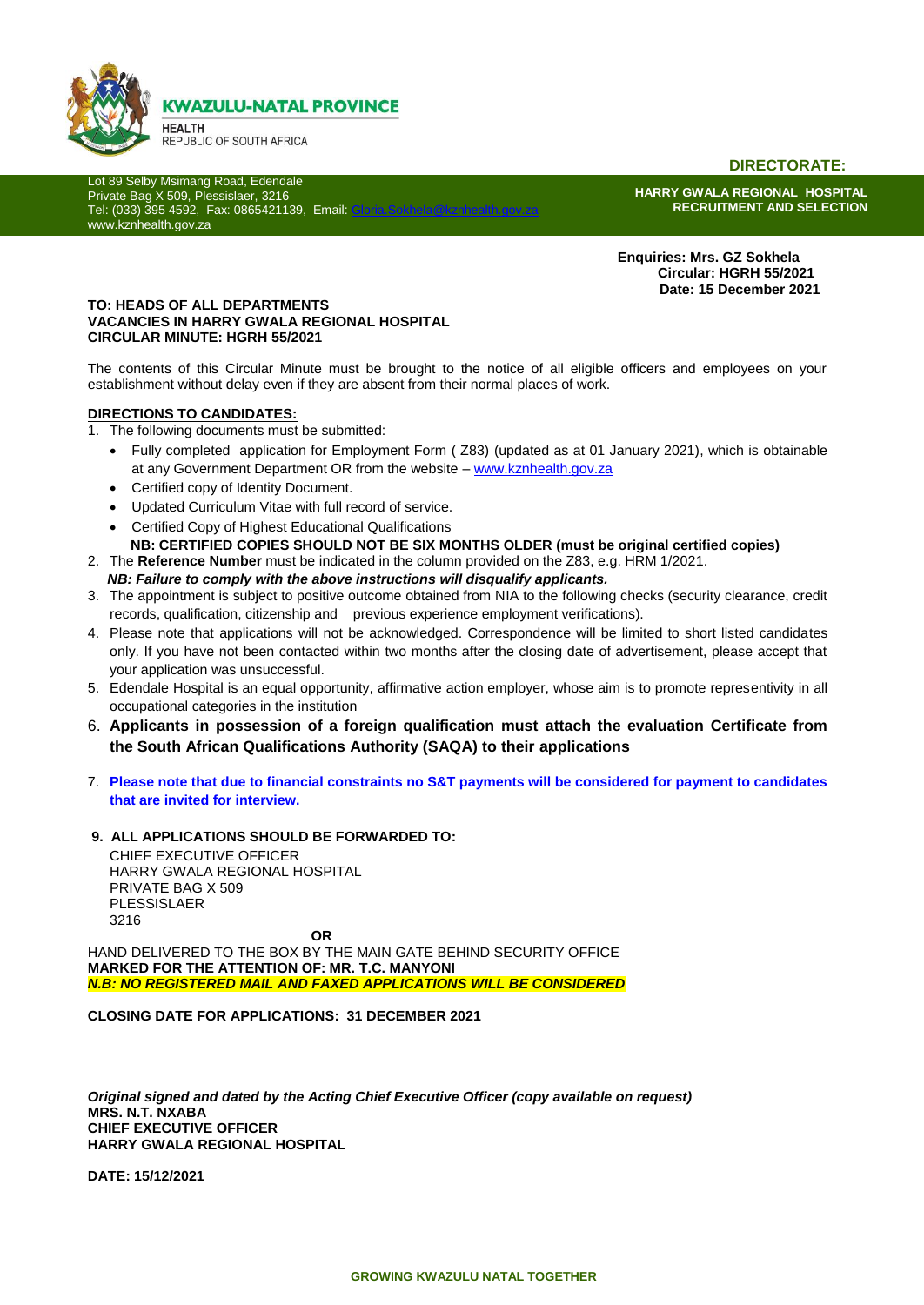# **ADVERT**

| <b>JOB TITTLE</b>    |   | <b>NATIONAL HEALTH INSURANCE (NHI DOCTOR)</b> |
|----------------------|---|-----------------------------------------------|
|                      |   | <b>MEDICAL OFFICER</b>                        |
| <b>NO OF POSTS</b>   |   | 01                                            |
| <b>INSTITUTION</b>   |   | <b>HARRY GWALA REGIONAL HOSPITAL</b>          |
| <b>COMPONENT</b>     |   | <b>RICHMOND PRIMARY HEALTH CARE</b>           |
| <b>REFERENCE NO.</b> | ÷ | <b>NHI 80/2021</b>                            |

**OTHER BENEFITS :** 

- **Payment on PERSAL. Payment is as MO. Urban rate R524 per hour; Rural R618 per hour (DPSA rate).**
- **Hours worked will be limited to 6hrs per session for 5 days per week at the clinic. Kilometers travelled will be paid.**
- **Travel claim for kilometers travelled will be capped at no more than 200km return per day and up to a maximum of 2.0 Litre engine capacity**

**Exclusion: Doctors already working full time for the Department of Health will not be considered for NHI posts.**

# **REQUIREMENTS FOR THE POST**

- Matric/Grade 12
- MBCHB Medical Degree plus
- Registration with the HPCSA as an Independent Medical Practitioner plus current registration certificate with the HPCSA
- Driver's License
- **EXPERIENCE:** two (2) years medical experience after Community Service
- **A certificate of service obtained from the HR Department must be attached.**

#### **RECOMMENDATIONS**

A Diploma in HIV Care or Family Medicine would be an advantage

#### **KNOWLEDGE, SKILLS, TRAINING AND COMPETENCIES REQUIRED**

- **Sound knowledge, experience and clinical skills in General Medicine, but especially in the following fields:**
	- **Primary Health Care**
	- **-** Antenatal care
	- Child Health and IMCI
	- **HIV and TB Medicine**
	- Non-communicable Diseases
	- **Emergency care**
	- Good communication and leadership skills
	- Knowledge and understanding of Batho Pele Principles and Patient's Rights Charter
	- Ability to work as part of the PHC Team
	- Sound medical ethics